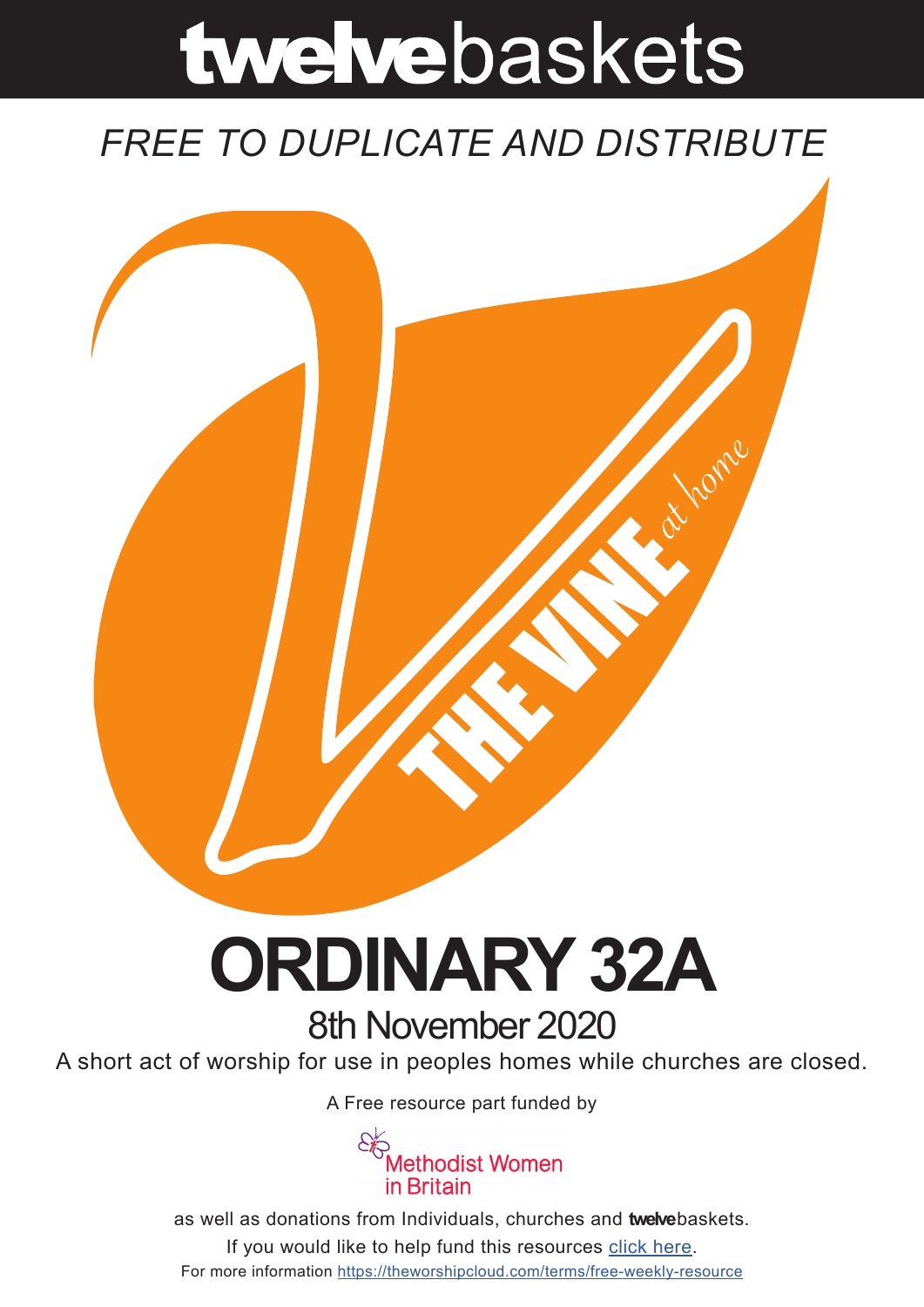#### **Call to worship**

Gracious God, on this day closest to Remembrance Day, we pause to remember those who have died because of wars and violence.

Let us be still for a moment now.

*[Quiet]*.

We will remember them.

<span id="page-1-2"></span>Amen.[1](#page-1-0)

#### **Hymn: 696 STF – For the healing of the nations - [YouTube](https://www.youtube.com/watch?v=QgWsjmgd0GA)**

#### **Opening Prayers**

Loving God, we come this morning to remember.

We come together with our individual and collective memories.

We remember that you are with us, indeed that you have called us here.

We come with memories that are painful and difficult, we come with debates and politics that are complex, we come with our limited understanding of wars past and present.

Loving God, we come to remember those who have died in wars, and we come to give thanks for the gift of life.

Gather us as we remember.

Forgive us as we remember.

Accept us as we remember.

<span id="page-1-3"></span>Amen.*[2](#page-1-1)*

#### **We now say the Lord's Prayer**

**Readings: Matthew 25:1-13 -** [Click for Reading](https://www.biblegateway.com/passage/?search=Matthew+25:1-13&version=NRSV)

<span id="page-1-0"></span> $1$  Additional prayers by Tim Baker

<span id="page-1-1"></span><sup>&</sup>lt;sup>[2](#page-1-3)</sup> Taken from Gathering Prayers for Remembrance Sunday by Christine Dutton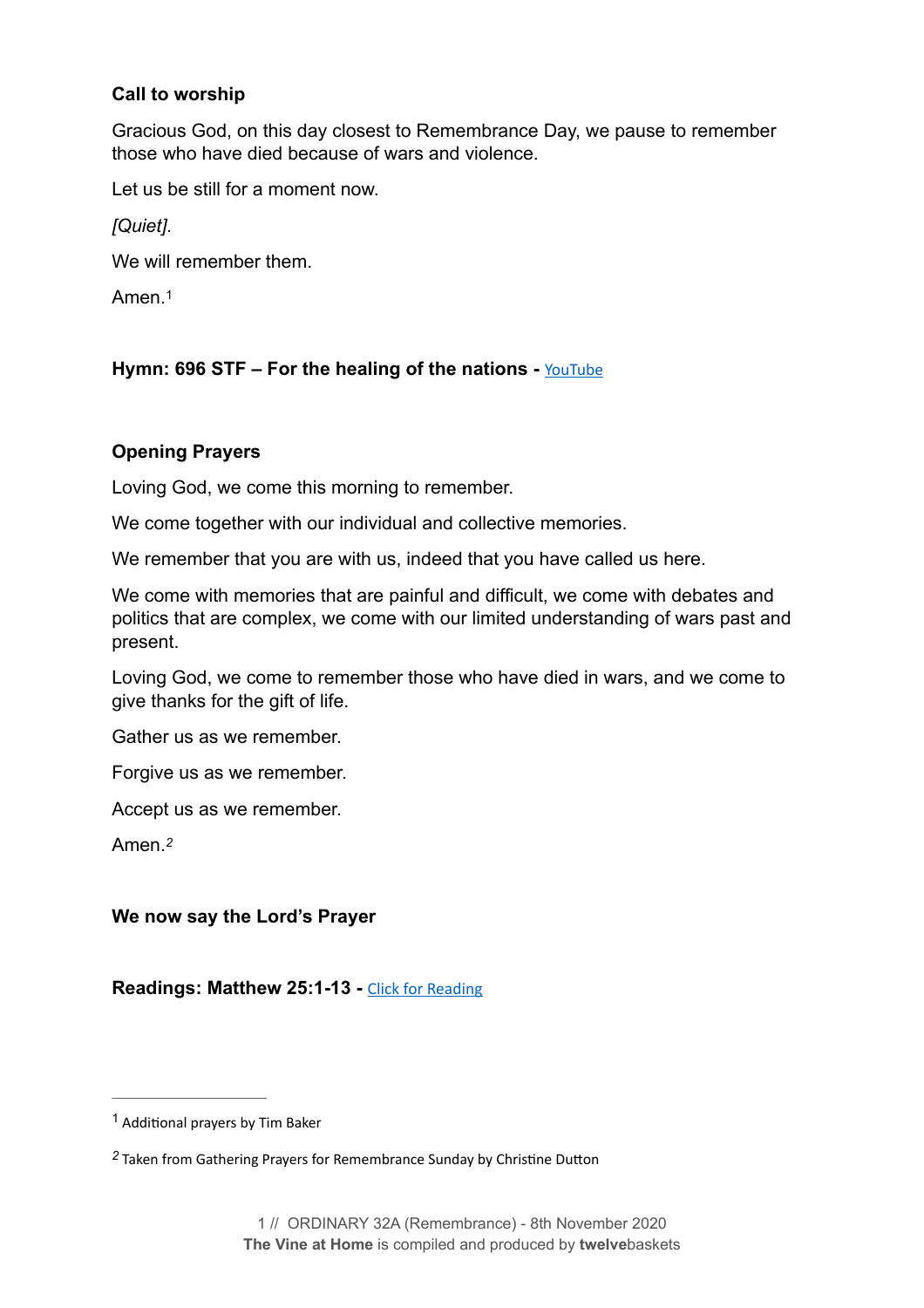#### **Reflections on the readings**

*Today's reflection is offered by Lansford Penn-Timity, the Deputy Superintendent at Westminster Central Hall.* 

There is a very famous Nigerian proverb that says, "The spider that knows what it will gain sits waiting patiently in its web".

Our Bible passage today invites us to think about the words 'WAIT' or 'waiting', and to think about what we will need in the waiting time.

In today's passage, Jesus told the parable of the ten bridesmaids. The core message of this parable is "to be ready", to be prepared for a long or short waiting time.

From the parable we see that they were all on the same journey, they all had lamps, they were all waiting expectantly for the same bridegroom. They all had one responsibility, and that was to make sure they kept their lamps burning until the bridegroom came.

They waited and waited for the bridegroom, but I quote "the bridegroom was a long time coming". As a result of the long delay, the bridesmaids were tired; they became drowsy and fell asleep. Five were ready for a long wait; they took extra oil with them. Jesus refers to them as "wise". The other five were not quite as prepared, they did not take extra oil with them. So when the bridegroom arrived, their lamps had gone out and they were locked out of the wedding banquet.

For us today, it feels as though we all need to have extra oil for the waiting time. How long can we wait to return to total freedom and normality; if we can remember what normality is? How long can we wait for God's healing and deliverance?

In the place of waiting, we too can get drowsy and fall asleep. I am sure some of us have been or are in that place where we feel as though we have been waiting on God, praying and asking God for help, but 'he is a long time coming'. In a place of waiting, we can get tired. Some of us are extremely tired. We want God to come and sort things out for us; things need sorting out in our lives, our homes, business, relationships, jobs, in the nation and the world.

What we are going through, will one day become a thing of the past. So let us wait on him, the bridegroom of the Church, the healer, the deliverer.

The Prophet Isaiah further encouraged us with these words, I quote; "But they that wait upon the Lord shall renew their strength; they shall mount up with wings as eagles; they shall run, and not be weary, and they shall walk, and not faint."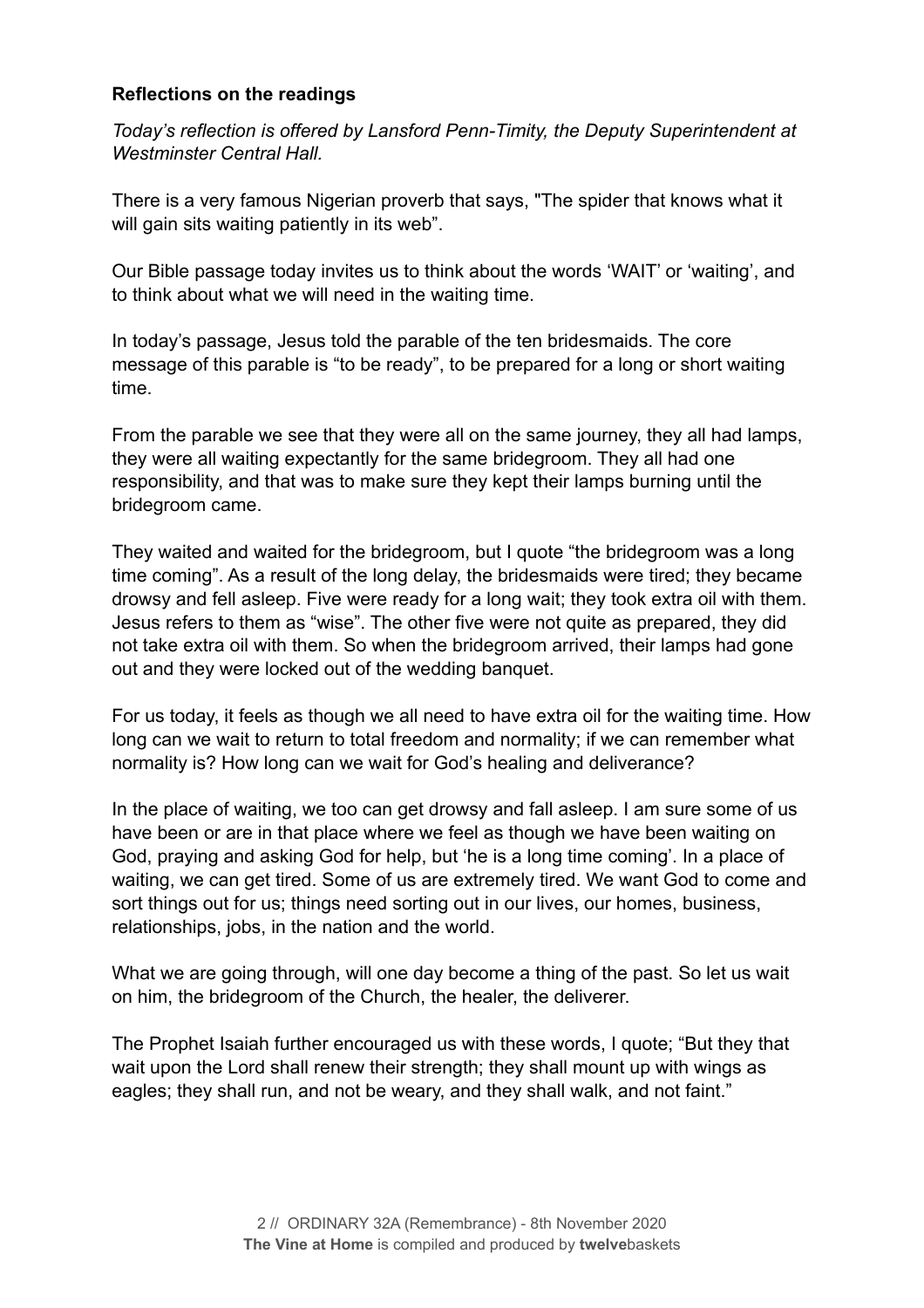When John Wesley was asked what he would do if he knew his Lord would return at that time the next day. He said in effect, "I would go to bed and go to sleep; wake up in the morning, and go on with my work, for I would want Him to find me doing what he had appointed."

As we wait for the arrival of the bridegroom, may our strength be renewed and our lamps refilled, as we step out doing what he has appointed; doing good, and sharing the good news and God's resources with the needy and the deprived in our community.

As we wait for the arrival of the bridegroom, may our strength be renewed and our lamps refilled as we engage in prayer, reflection and meditation on God's word.

As we wait for the arrival of the bridegroom, may our strength be renewed and our lamps refilled as we wait on the Lord for our healing, deliverance, blessing, freedom and answers to prayer.

From the time of our salvation and the time of our meeting with the bridegroom, all we have got to do, brothers and sisters, is to keep refuelling, recharging, refilling and renewing our relationship with God, so that we continue to shine for Jesus in this world which can feel like a dark place sometimes.

As we pray and wait patiently for God's healing and deliverance, let us keep our lamps burning and take encouragement and strength from Paul's last words to the Corinthians, in 1 Corinthians 15:58. "Therefore, my dear brothers and sisters, stand firm. Let nothing move you. Always give yourselves fully to the work of the Lord, because you know that your labour in the Lord is not in vain".[3](#page-3-0)

Some questions for reflection / discussion:

- <span id="page-3-1"></span>- What about you, can you remember a time you had to wait patiently? How did it make you feel?
- To what extent does this time of Coronavirus feel like a 'waiting time', and how does Lansford's reflection help us with processing that?
- What is it that you can do in your community, family or neighbourhood, whilst waiting?

#### **Prayers of intercession**

As we pray today I invite you to use your poppy, either by detaching it or holding it where it is. If you don't have a poppy with you, please picture one in your mind.

Let us pray.

<span id="page-3-0"></span> $3$  Reflection written by Lansford Penn-Timity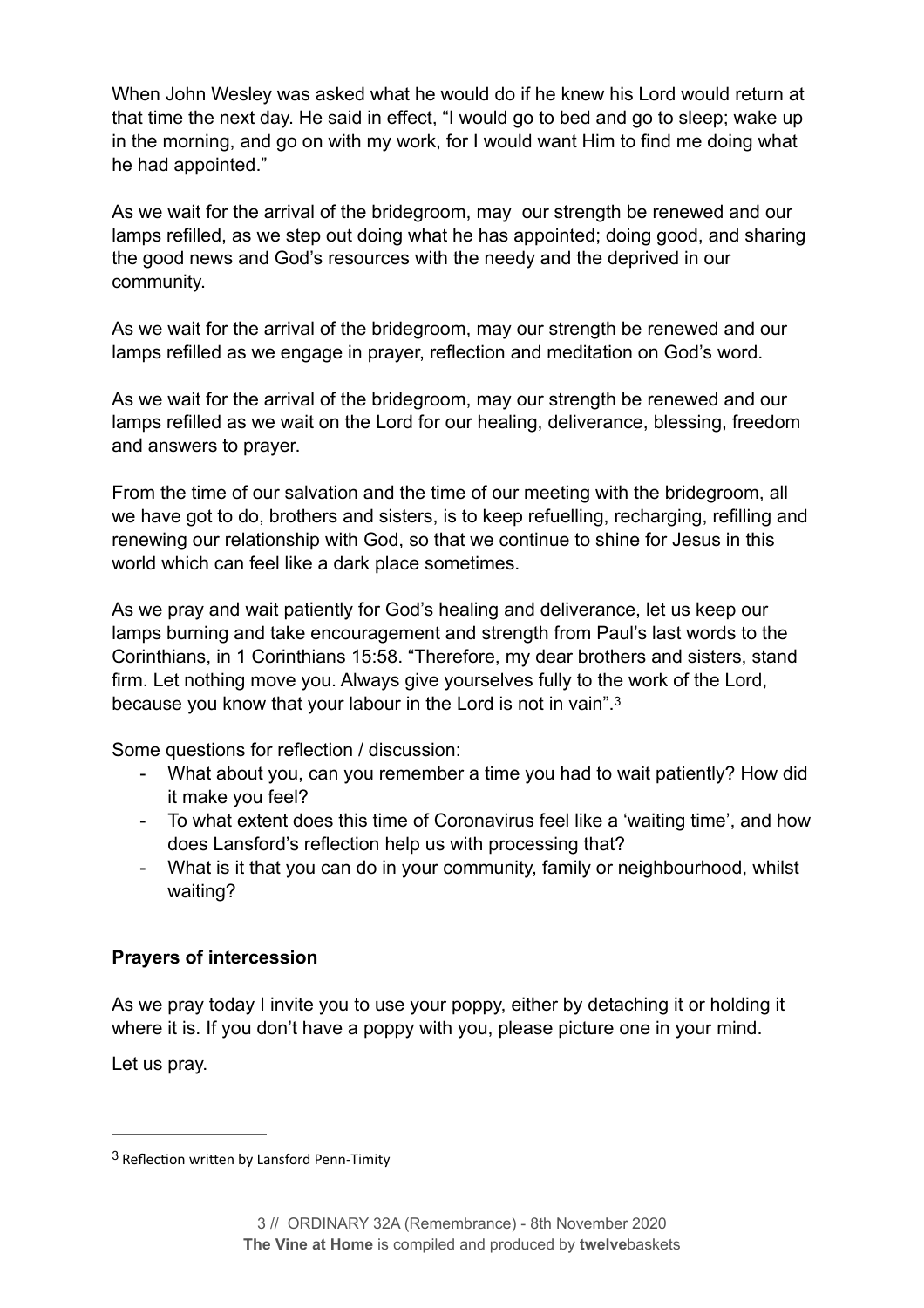First, we hold one of the petals of the poppy. Father, the red of this petal is like the red of the blood shed by so many in the wars of the last century. We remember members of our family who were directly involved in those wars, some in the armed forces, some left behind. We remember injury, trauma, death, courage, fear – lives changed forever. We give thanks for so many who were prepared to pay the highest price of all . . . .

Lord, in your mercy, hear our prayer.

Now we take hold of another petal on our poppy. In doing so, we hold before God the violence and warfare of our own times. We pray, Father, that you will give us politicians and military leaders equal to the huge tasks they face – wise in judgement, calm in spirit, makers of peace.

Lord, in your mercy, hear our prayer.

Now we touch the centre of the poppy, the place where the seeds are kept, ready for new life. Lord, take the seeds of peace which lie in the hearts of your people everywhere, and cast them generously over every continent and nation. Let those seeds germinate, grow and flourish.

Beat our swords into ploughshares, our spears into pruning hooks and our weapons of mass destruction into technologies for peace.

Lord, in your mercy, hear our prayer.

Now we hold the green leaf (or the green stem) and remember the green and growing hope which comes from faith alone, faith in a God for whom everything is possible, even in the darkest hour. May hope guide our politics, our nation, our thinking and our lives. May hope draw us ever nearer to that day when the world shall be filled with the glory of God as the waters cover the sea.

Lord, in your mercy, hear our prayer.

In your mercy, forgive our foolish ways, In your mercy, help us to listen before we fight, In your mercy, hold back the men of war, In your mercy, save the innocent, In your mercy, hear us, In your mercy, In your mercy.

<span id="page-4-1"></span>Amen<sup>[4](#page-4-0)</sup>

**Hymn: 463 STF – Deep in the shadows of the past -** [YouTube](https://www.youtube.com/watch?v=0fBnZ0C8Tj4)

<span id="page-4-0"></span>Taken from The Second Intercessions Handbook by John Pritchard [4](#page-4-1)